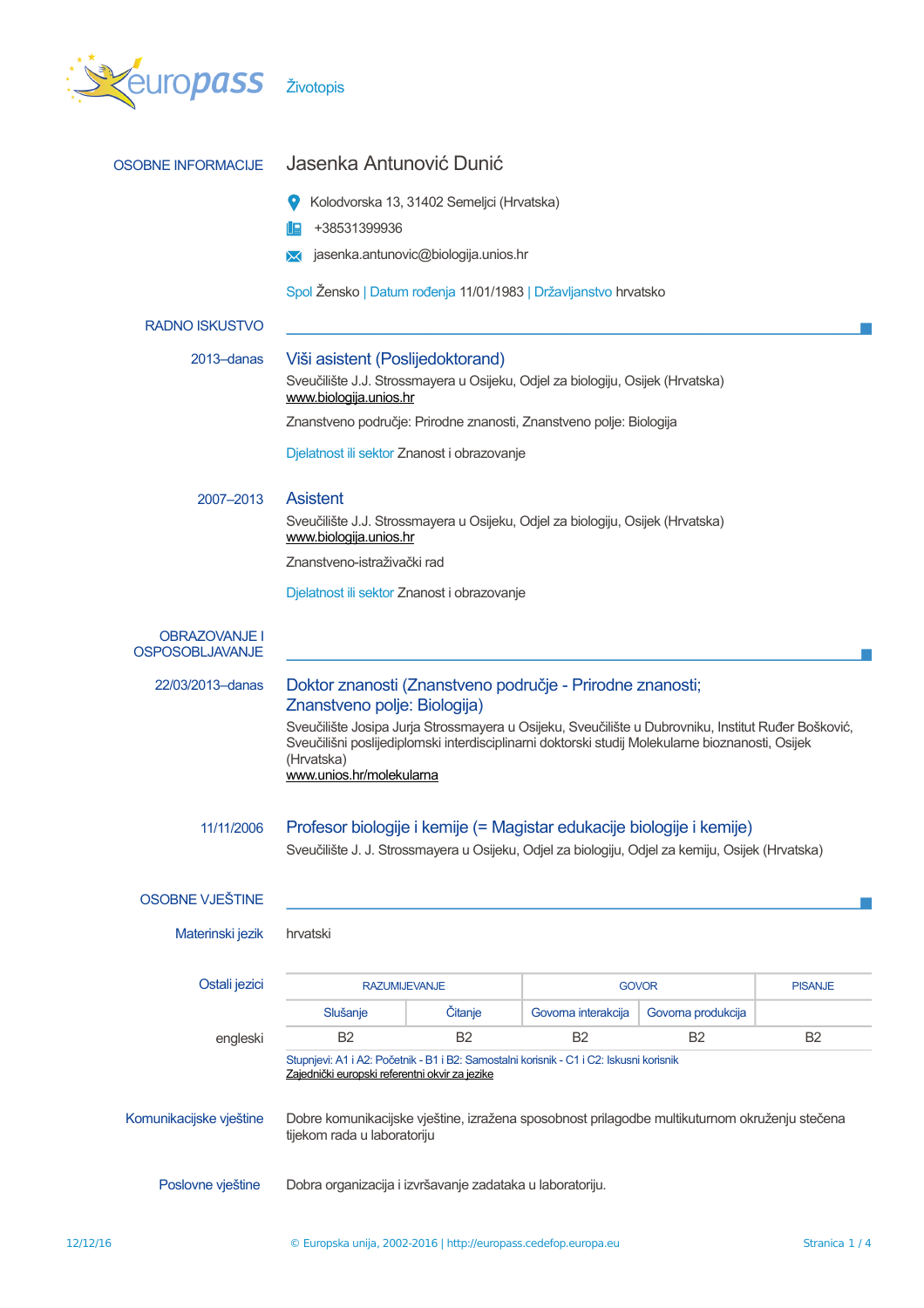

|                            | Iskustvo rada na projektima i u timu.                                                                                                                                                                                                                                                                                                                                                                                                                                                         |
|----------------------------|-----------------------------------------------------------------------------------------------------------------------------------------------------------------------------------------------------------------------------------------------------------------------------------------------------------------------------------------------------------------------------------------------------------------------------------------------------------------------------------------------|
|                            | Rad s različitom laboratorijskom opremom (mikroskop, mikrotom, UV-VIS spektrofotometar, sustavi za<br>elektroforezu i imunodetekciju, fluorometri: Mini-PAM, Handy PEA) i metodama u molekularnoj<br>biologiji (enzimska kinetika, izolacija staničnih proteina, Western blot).                                                                                                                                                                                                               |
| Digitalna kompetencija     | Dobro vladanje alatima Microsoft Office™ (Word™, Excel™ i PowerPoint™);                                                                                                                                                                                                                                                                                                                                                                                                                       |
|                            | Osnovno znanje o programima grafičkog oblikovanja (Adobe PhotoShop™), Statistica, različiti<br>programski paketi koji dolaze uz laboratorijske instrumente                                                                                                                                                                                                                                                                                                                                    |
| Vozačka dozvola            | AM, B                                                                                                                                                                                                                                                                                                                                                                                                                                                                                         |
| <b>DODATNE INFORMACIJE</b> |                                                                                                                                                                                                                                                                                                                                                                                                                                                                                               |
| Znanstveni radovi          | 1. Mlinarić S, Antunović Dunić J, Skendrović Babojelić M, Cesar V, Lepeduš H (2017) Differential<br>accumulation of photosynthetic proteins regulates diurnal photochemical adjustments of PSII in<br>common fig (Ficus carica L.) leaves. Journal of plant physiology,<br>http://www.sciencedirect.com/science/article/pii/S0176161716302723                                                                                                                                                 |
|                            | 2. Begović L, Mlinarić S, Antunović Dunić J, Katanić Z, Lončarić Z, Lepeduš H, Cesar V (2016)<br>Response of Lemna minor L. to short-term cobalt exposure: The effect on photosynthetic electron<br>transport chain and induction of oxidative damage. Aquatic toxicology 175: 117-126. Q1                                                                                                                                                                                                    |
|                            | 3. Mlinarić S, Antunović Dunić J, Štolfa I, Cesar V, Lepeduš H (2016) High irradiation and increased<br>temperature induce different strategies for competent photosynthesis in young and mature fig leaves.<br>South African journal of botany 103: 25-31. Q3                                                                                                                                                                                                                                |
|                            | 4. Kovačević J, Mazur M, Lalić A, Josipović M, Josipović A, Matoša Kočar M, Marković M, Antunović<br>J, Cesar V (2015) Photosynthetic performance index in early stage of growth, water use efficiency,<br>and grain yield of winter barley cultivars. Chilean Journal of Agricultural Research 75(3): 275-283. Q3                                                                                                                                                                            |
|                            | 5. Vojta L, Carić D, Cesar V, Antunović Dunić J, Lepeduš H, Kveder M, Fulgosi H (2015) TROL-<br>FNR interaction reveals alternative pathways of electron partitioning in photosynthesis. Scientific<br>reports 5:10085. Q1                                                                                                                                                                                                                                                                    |
|                            | 6. Antunović Dunić J, Lepeduš H, Šimić D, Lalić A, Mlinarić S, Kovačević J, Cesar V (2015)<br>Physiological response to different irradiation regimes during barley seedlings growth followed by<br>drought stress under non-photoinhibitory light. Journal of Agricultural Science 7(6): 69-83                                                                                                                                                                                               |
|                            | 7. Šimić D, Lepeduš H, Jurković V, Antunović J, Cesar V (2014) Quantitative genetic analysis of<br>chlorophyll a fluorescence parameters in maize in the field environments. Journal of Integrative Plant<br>Biology 56: 695-708. Q1                                                                                                                                                                                                                                                          |
|                            | 8. Brcko A, Pěnčík, Magnus V, Prebeg T, Mlinarić S, Antunović J, Lepeduš H, Cesar V, Stmad M,<br>Rolčík J, Salopek-Sondi B (2012) Endogenous auxin profile in the christmas rose (Helleborus niger L.)<br>flower and fruit: free and amide conjugated IAA. Journal of Plant Growth Regulation 31: 63-78. Q2                                                                                                                                                                                   |
|                            | 9. Lepeduš H, Brkić I, Cesar V, Jurković V, Antunović J, Jambrović A, Brkić J, Šimić D (2012)<br>Chlorophyll analyses of photosynthetic performance in seven maize inbred lines under water-limited<br>conditions. Periodicum Biologorum 114(1): 73-76                                                                                                                                                                                                                                        |
|                            | 10. Kovačević J, Kovačević M, Cesar V, Lalić A, Lepeduš H, Dvojković K, Abičić I, Katanić Z,<br>Antunović J, Kovačević V (2011) Photosynthetic efficiency in juvenile stage and winter barley<br>breeding for improved grain yield and stability. Poljoprivreda 17(1): 28-35                                                                                                                                                                                                                  |
| Kongresna priopćenja       | 1. Franić M, Mazur M, Begović L, Antunović Dunić J, Andrić L, Jambrović A, Zdunić Z, Ledenčan T,<br>Galić V, Brkić A, Brkić J, Brkić I, Cesar V, Šimić D (2016) The effect of cadmium on mitotic index in<br>three maize genotypes. 51st Croatian and 11th International Symposium on Agriculture, Book of<br>Abstracts, Pospišil M, Vnučec I (eds.). Zagreb: University of Zagreb, Faculty of Agriculture, 45-46                                                                             |
|                            | 2. Antunović Dunić J, Cvetković M, Cesar V, Lepeduš H (2015) Impaired electron transport in<br>thylakoid membranes of young spruce needles exposed to high light stress. 2nd International<br>Conference on Plant Biology; 21st Symposium of the Serbian Plant Physiology Society; COST<br>ACTION FA1106 QUALITYFRUIT Workshop, Book of Abstracts, Uzelac B (ed). Beograd: Serbian<br>Plant Physiology Society, Institute for Biological Research "Siniša Stanković", University of Belgrade, |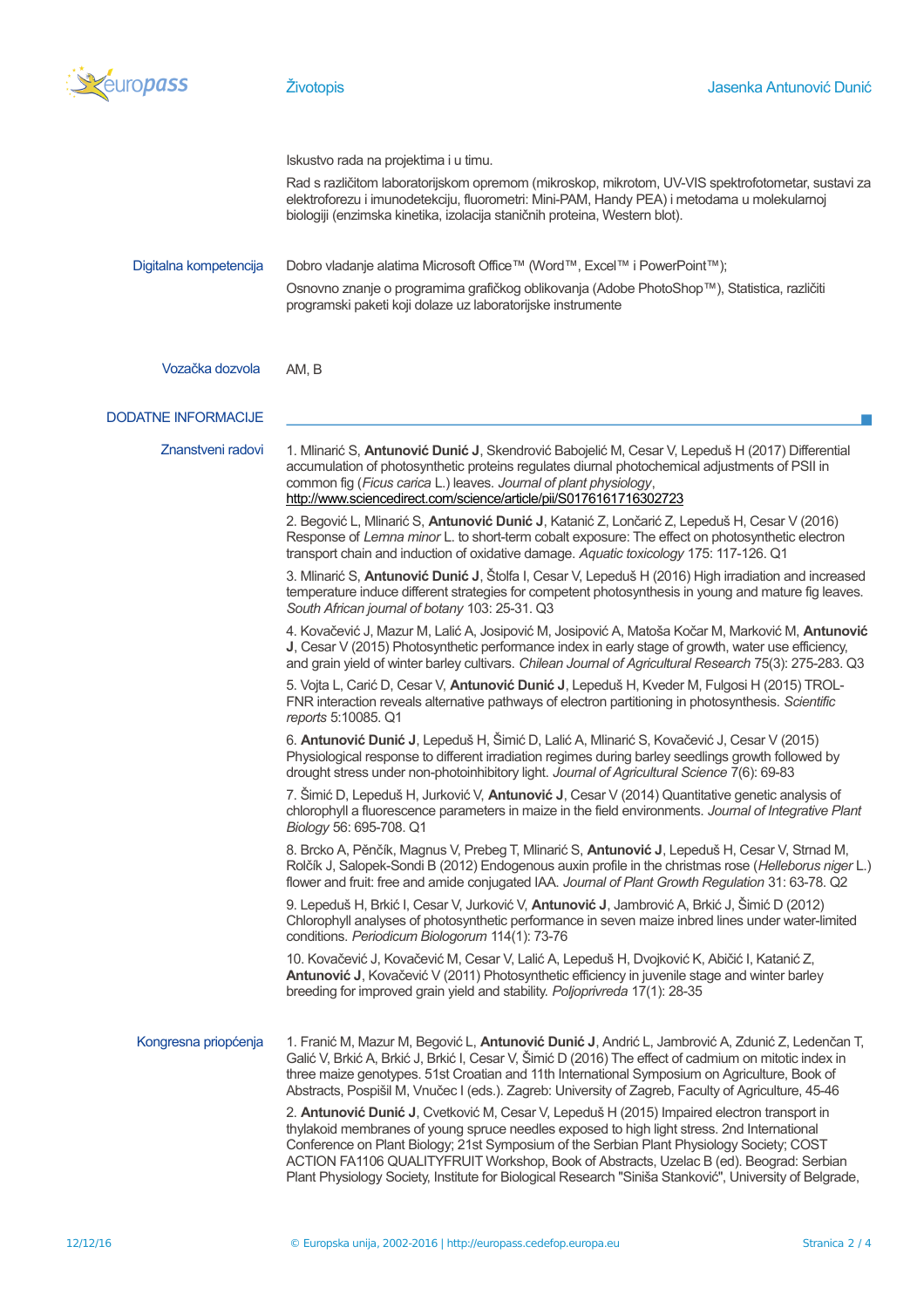

Serbia, 155-155

3. **Antunović Dunić J**, Galić V, Franić M, Lepeduš H, Cesar V, Šimić D (2015) Monitoring standard deviations of chlorophyll a fluorescence parameter Fv/Fm of JIP-test during increasing water deficit. DROPS EUCARPIA, Recent progress in drought tolerance (from genetics to modelling), Le Corum – Montpellier, France, Conference Handbook, 142

4. **Antunović Dunić J**, Mihaljević Lj, Šimić D, Lalić A, Kovačević J, Cesar V (2015) Recovery ofdrought stressed barley seedlings by re-watering. 12th Croatian biological congress with International Participation. Book of Abstracts, Klobučar G, Kopjar N, Gligora Udovič M, Lukša Ž, Jelić D (eds). Zagreb: Croatian Biological Society 1885, 98-99

5. Brkić I, Cesar V, Ledenčan T, Jambrović A, Zdunić Z, Andrić L, Brkić J, Brkić A, **Antunović J**, Begović L, Mazur M, Franić M, Galić V, Šimić D (2015) Multiple stress tolerance – is there a panacea? 50th Croatian and 10th International Symposium on Agriculture, Proceedings, Pospišil M (ed). Zagreb: University of Zagreb, Faculty of Agrculture, 88-89

6. Franić M, Mazur M, **Antunović J**, Begović L, Andrić L, Jambrović A, Zdunić Z, Ledenčan T, Galić V, Brkić A, Brkić J, Brkić I, Cesar V, Šimić D (2015) Chlorophyll fluorescence parameters of three maize genotypes challenged by water and cadmium stress. 50th Croatian and 10th International Symposium on Agriculture, Proceedings, Pospišil M (ed). Zagreb: University of Zagreb, Faculty of Agrculture, 104- 105

7. Franić M, **Antunović J**, Cesar V, Šimić D (2014) Cadmium-triggered callose deposition in two maize genotypes. V. Congress of the Serbian Genetic Society, Book of abstracts, Vasiljević B, Mladenović Drinić S (eds.). Beograd: Akademska izdanja, Beograd, 287-287

8. Fulgosi H, Vojta L, Jurić S, Tomašić Paić A, Horvat L, Hanzer R, **Antunović J**, Cesar V, Zechmann B, Lepeduš H (2013) New alleys in regulation of photosynthetic energy conversion. 1st International Conference on Plant Biology and 20th Symposium of the Serbian Plant Physiology Society, Vinterhalter D (ed.). Beograd: Serbian Plant Physiology Society: Institute for Biological Research "Siniša Stanković", 10-11

9. Lepeduš H, Čupić T, Popović S, Mlinarić S, Jurković V, **Antunović J**, Cesar V (2012) Chlorophylls content and photochemistry of thylakoid membranes in two pea cultivars with different leaf colouration. Book of Abstracts of the FEBS 3+ Meeting From molecules to life and back, Dumić J, Kovarik Z, Varljen J (eds.). Zagreb: Croatian Society of Biochemistry and Molecular Biology, 120-121

10. Šimić D, Lepeduš H, Jurković V, **Antunović J**, Franić, M Cesar V (2012) Chlorophyll fluorescence parameters of JIP-test are genetically associated with gst genes in drought tolerant maize plants. Proceeding of Abstract (11th Croatian biological congress with International Participation), Jelaska SD, Klobučar GIV, Šerić Jelaska L, Leljak Levanić D, Lukša Ž (eds.). Zagreb: Croatian Biological Society 1885,172-173

11. Vojta L, Carić D, **Antunović J**, Lepeduš H, Ilakovac-Kveder M, Cesar V, Fulgosi H (2012) TROL-FNR interaction influences the assignment of photosynthetically derived electrons to different energy transfer pathways. Proceeding of Abstract (11th Croatian biological congress with International Participation), Jelaska SD, Klobučar GIV, Šerić Jelaska L, Leljak Levanić D, Lukša Ž (eds.). Zagreb: Croatian Biological Society 1885, 171-172

12. Kovačević J, Kovačević M, Cesar V, Lalić A, Lepeduš H, Kovačević V, Dvojković K, Abičić I, Katanić Z, **Antunović J** (2011) Photosynthetic efficiency in juvenile stage of growth and breeding of winter barley to improve grain yield and its stability. 46th Croatian & 6th International Symposium on Agriculture, Book of Abstracts, Pospišil M (ed.). Zagreb: University of Zagreb, Faculty of Agrculture, 82-83

13. Lepeduš H, Jurković V, **Antunović J**, Cesar V, Šimić D (2011) Genetic analysis of chlorophyll a fluorescence parameters in maize. 46th Croatian & 6th International Symposium on Agriculture, Book of Abstracts, Pospišil M (ed.). Zagreb: University of Zagreb, Faculty of Agrculture, 51-52

14. **Antunović J**, Mlinarić S, Lepeduš H, Lalić A, Kovačević J, Cesar V (2010) Biochemical responses of barley seedlings induced by drought stress. 3rd Croatian Botanical Congress with International Participation, Book of Abstract, Jasprica N, Pandža M, Milović M (eds.). Zagreb: Školska knjiga d.o.o., 35-35

15. Lepeduš H, Lalić A, Jurković Z, Kovačević J, **Antunović J**, Štolfa I, Cesar V (2010) Lodging related stem anatomy and guaiacol peroxidases in two barley cultivars. 5th Slovenian Symposium on Plant Biology, Book of abstracts, Dolenc Koce J, Vodnik D, Pongrac P (eds.). Ljubljana: Slovenian Society of Plant Biology, 54-54

16. Mlinarić S, **Antunović J**, Cesar V, Lepeduš H (2010) Chloroplast proteins and PSII photochemistry in young and mature leaves of common fig. The secret life of biomolecules, HDBMB 2010, Book of abstracts, Kovarik Z, Varljen J (eds.). Opatija: Croatian Society of Biochemistry and Molecular Biology, 81-81